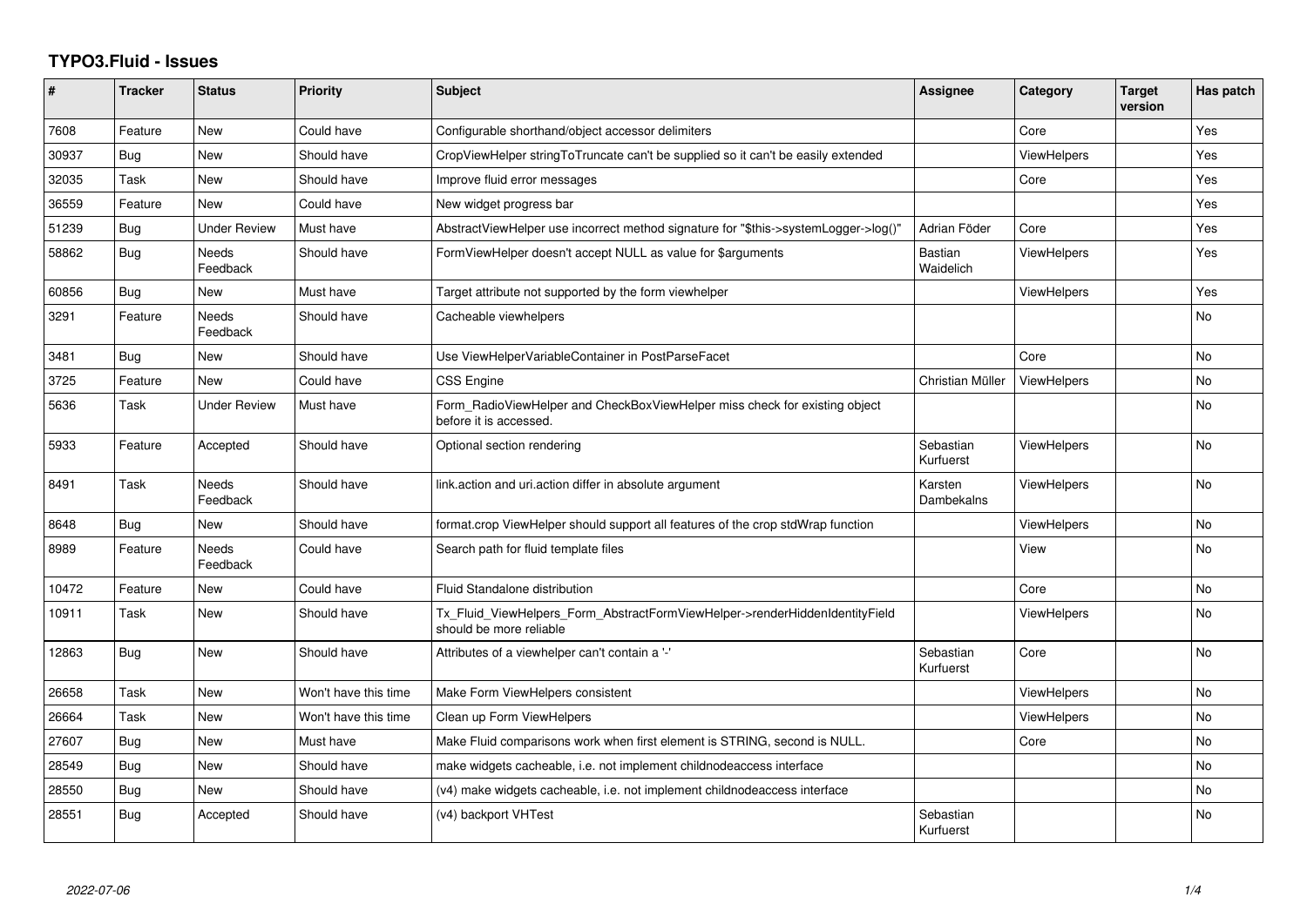| #     | <b>Tracker</b> | <b>Status</b>       | <b>Priority</b> | Subject                                                                                                     | <b>Assignee</b>             | Category    | <b>Target</b><br>version | Has patch |
|-------|----------------|---------------------|-----------------|-------------------------------------------------------------------------------------------------------------|-----------------------------|-------------|--------------------------|-----------|
| 28552 | Bug            | New                 | Should have     | (v5) write ViewHelper test for compiled run; adjust functional test to do two passes<br>(uncached & cached) |                             |             |                          | No        |
| 28553 | Bug            | New                 | Should have     | improve XHProf test setup                                                                                   |                             |             |                          | No        |
| 28554 | Bug            | New                 | Should have     | (v4) implement feature flag to disable caching                                                              |                             |             |                          | No        |
| 30555 | Feature        | New                 | Could have      | Make TagBuilder more extensible                                                                             |                             | Core        |                          | No        |
| 31955 | Feature        | New                 | Should have     | f:uri.widget                                                                                                |                             | Widgets     |                          | No        |
| 33215 | Feature        | New                 | Should have     | RFC: Dynamic values in ObjectAccess paths                                                                   |                             |             |                          | No        |
| 33394 | Feature        | Needs<br>Feedback   | Should have     | Logical expression parser for BooleanNode                                                                   | <b>Tobias Liebig</b>        | Core        |                          | No        |
| 33551 | Bug            | New                 | Must have       | View helper values break out of a partial scope                                                             | Sebastian<br>Kurfuerst      | Core        |                          | No        |
| 33628 | Bug            | Needs<br>Feedback   | Must have       | Multicheckboxes (multiselect) for Collections don't work                                                    | Christian Müller            | ViewHelpers |                          | No        |
| 34309 | Task           | New                 | Could have      | Unknown ViewHelpers cause exception - should be handled more graceful                                       |                             | ViewHelpers |                          | No        |
| 34682 | Bug            | <b>Under Review</b> | Should have     | Radio Button missing checked on validation error                                                            |                             | ViewHelpers |                          | No        |
| 36410 | Feature        | New                 | Should have     | Allow templates to send arguments back to layout                                                            |                             | ViewHelpers |                          | No        |
| 36655 | <b>Bug</b>     | New                 | Should have     | <b>Pagination Links</b>                                                                                     |                             | Widgets     |                          | No        |
| 36662 | Bug            | Needs<br>Feedback   | Should have     | Checked state isn't always correct when property is collection                                              | Kevin Ulrich<br>Moschallski | ViewHelpers | 1.1.1                    | No        |
| 37095 | Feature        | New                 | Should have     | It should be possible to set a different template on a Fluid TemplateView inside an<br>action               | Christopher<br>Hlubek       |             |                          | No        |
| 37619 | Bug            | New                 | Should have     | Fatal Error when using variable in name attribute of Section ViewHelper                                     |                             | ViewHelpers |                          | No        |
| 38130 | Feature        | New                 | Should have     | Checkboxes and multiple select fields should have an assignable default value                               |                             |             |                          | No        |
| 38369 | Bug            | New                 | Must have       | Resource ViewHelpers should not fall back to request package                                                |                             | View        |                          | No        |
| 39936 | Feature        | New                 | Should have     | registerTagAttribute should handle default values                                                           |                             | ViewHelpers |                          | No        |
| 39990 | Bug            | New                 | Should have     | Same form twice in one template: hidden fields for empty values are only rendered<br>once                   |                             | Core        |                          | No        |
| 40064 | Bug            | New                 | Must have       | Multiselect is not getting persisted                                                                        |                             | ViewHelpers |                          | No        |
| 40081 | Feature        | New                 | Should have     | Allow assigned variables as keys in arrays                                                                  |                             |             |                          | No        |
| 40998 | <b>Bug</b>     | <b>Under Review</b> | Should have     | Missing parent request namespaces in form field name prefix                                                 | Sebastian<br>Kurfuerst      | ViewHelpers | 1.1.1                    | No        |
| 42397 | Feature        | New                 | Should have     | Missing viewhelper for general links                                                                        |                             |             |                          | No        |
| 42743 | Task           | New                 | Should have     | Remove inline style for hidden form fields                                                                  |                             |             |                          | No        |
| 43071 | Task           | New                 | Should have     | Remove TOKENS for adding fallback teplates in B                                                             |                             |             |                          | No        |
| 43072 | Task           | New                 | Should have     | Remove TOKENS for adding templates fallback in Backporter                                                   |                             | View        |                          | No        |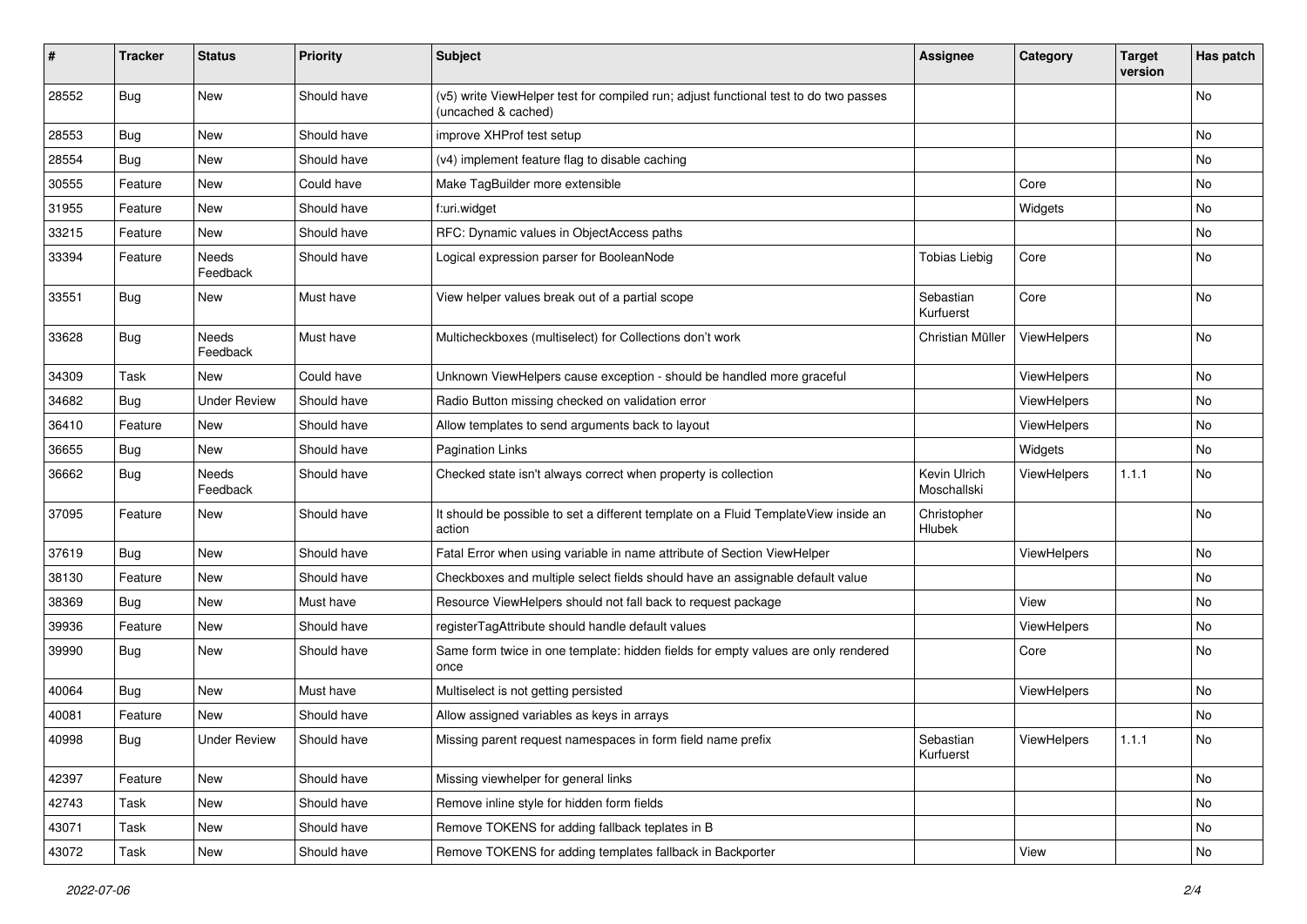| ∦     | <b>Tracker</b> | <b>Status</b>       | <b>Priority</b> | <b>Subject</b>                                                                        | <b>Assignee</b>       | Category    | <b>Target</b><br>version | Has patch |
|-------|----------------|---------------------|-----------------|---------------------------------------------------------------------------------------|-----------------------|-------------|--------------------------|-----------|
| 43346 | Feature        | <b>Under Review</b> | Should have     | Allow property mapping configuration via template                                     | Karsten<br>Dambekalns | ViewHelpers | 2.1                      | No        |
| 44234 | <b>Bug</b>     | <b>Under Review</b> | Should have     | selectViewHelper's sorting does not respect locale collation                          |                       | ViewHelpers | 2.1                      | No.       |
| 45153 | Feature        | New                 | Should have     | f:be.menus.actionMenuItem - Detection of the current select option is insufficient    |                       |             |                          | No        |
| 45384 | Bug            | New                 | Must have       | Persisted entity object in widget-configuration cannot be deserialized (after reload) |                       | Widgets     | 2.0.1                    | No        |
| 45394 | Task           | New                 | Should have     | Forwardport Unit test for standalone view                                             |                       | View        |                          | No        |
| 46091 | Task           | Needs<br>Feedback   | Should have     | Show source file name and position on exceptions during parsing                       |                       |             |                          | No        |
| 46257 | Feature        | <b>Under Review</b> | Should have     | Add escape sequence support for Fluid                                                 |                       | Core        |                          | No.       |
| 46289 | <b>Bug</b>     | Needs<br>Feedback   | Should have     | Enable Escaping Interceptor in XML request format                                     |                       | View        | 2.0.1                    | No        |
| 46545 | Feature        | New                 | Should have     | Better support for arrays in options of SelectViewHelper                              |                       |             |                          | No        |
| 47006 | Bug            | <b>Under Review</b> | Should have     | widget identifier are not unique                                                      |                       |             |                          | No        |
| 47669 | Task           | New                 | Should have     | FormViewHelper does not define the default request method                             |                       |             |                          | No        |
| 49038 | Bug            | New                 | Must have       | form.select does not select the first item if prependOptionValue is used              |                       |             |                          | No        |
| 49600 | Bug            | New                 | Should have     | f:form tag shown as a HTML on frontend                                                |                       | ViewHelpers |                          | No        |
| 49756 | Feature        | <b>Under Review</b> | Should have     | Select values by array key in checkbox viewhelper                                     |                       |             |                          | No        |
| 50888 | Bug            | <b>Under Review</b> | Should have     | WSOD by changing name of section and if Fluid caches are generated                    |                       |             |                          | No        |
| 51100 | Feature        | New                 | Must have       | Links with absolute URI should have the option of URI Scheme                          |                       | ViewHelpers |                          | No        |
| 51277 | Feature        | New                 | Should have     | ViewHelper context should be aware of actual file occurrence                          |                       |             |                          | No        |
| 52419 | <b>Bug</b>     | New                 | Should have     | Wrong PHPDocs notation for default value inline f:translate viewhelper                |                       |             | 2.0                      | No        |
| 52591 | <b>Bug</b>     | <b>New</b>          | Should have     | The Pagination Widget broken for joined objects                                       |                       |             |                          | No.       |
| 52640 | Feature        | <b>Under Review</b> | Should have     | Create an UnlessViewHelper as opposite to the IfViewHelper                            | Marc Neuhaus          |             |                          | No        |
| 53806 | <b>Bug</b>     | <b>Under Review</b> | Should have     | Paginate widget maximumNumberOfLinks rendering wrong number of links                  | Bastian<br>Waidelich  | Widgets     |                          | No        |
| 54195 | Task           | New                 | Should have     | Rename and move FormViewHelper's errorClass value, currently 'f3-form-error'          | Adrian Föder          | ViewHelpers |                          | No        |
| 54284 | Bug            | New                 | Should have     | Default Option for Switch/Case VH                                                     |                       | ViewHelpers |                          | No        |
| 55008 | Bug            | <b>Under Review</b> | Should have     | Interceptors should be used in Partials                                               | Christian Müller      |             |                          | No        |
| 56237 | Task           | New                 | Should have     | in-line (Condition) View Helpers should not evaluate on parsing                       |                       |             |                          | No.       |
| 57885 | <b>Bug</b>     | New                 | Must have       | Inputs are cleared from a second form if the first form produced a vallidation error  |                       |             |                          | No        |
| 58921 | <b>Bug</b>     | New                 | Should have     | f:form.* VHs crash if NOT inside f:form but followed by f:form                        |                       |             |                          | No        |
| 58983 | Bug            | New                 | Should have     | format.date does not respect linebreaks and throws exception                          |                       |             |                          | No        |
| 59057 | <b>Bug</b>     | <b>Under Review</b> | Must have       | Hidden empty value fields shoud be disabled when related field is disabled            | Bastian<br>Waidelich  | ViewHelpers |                          | No        |